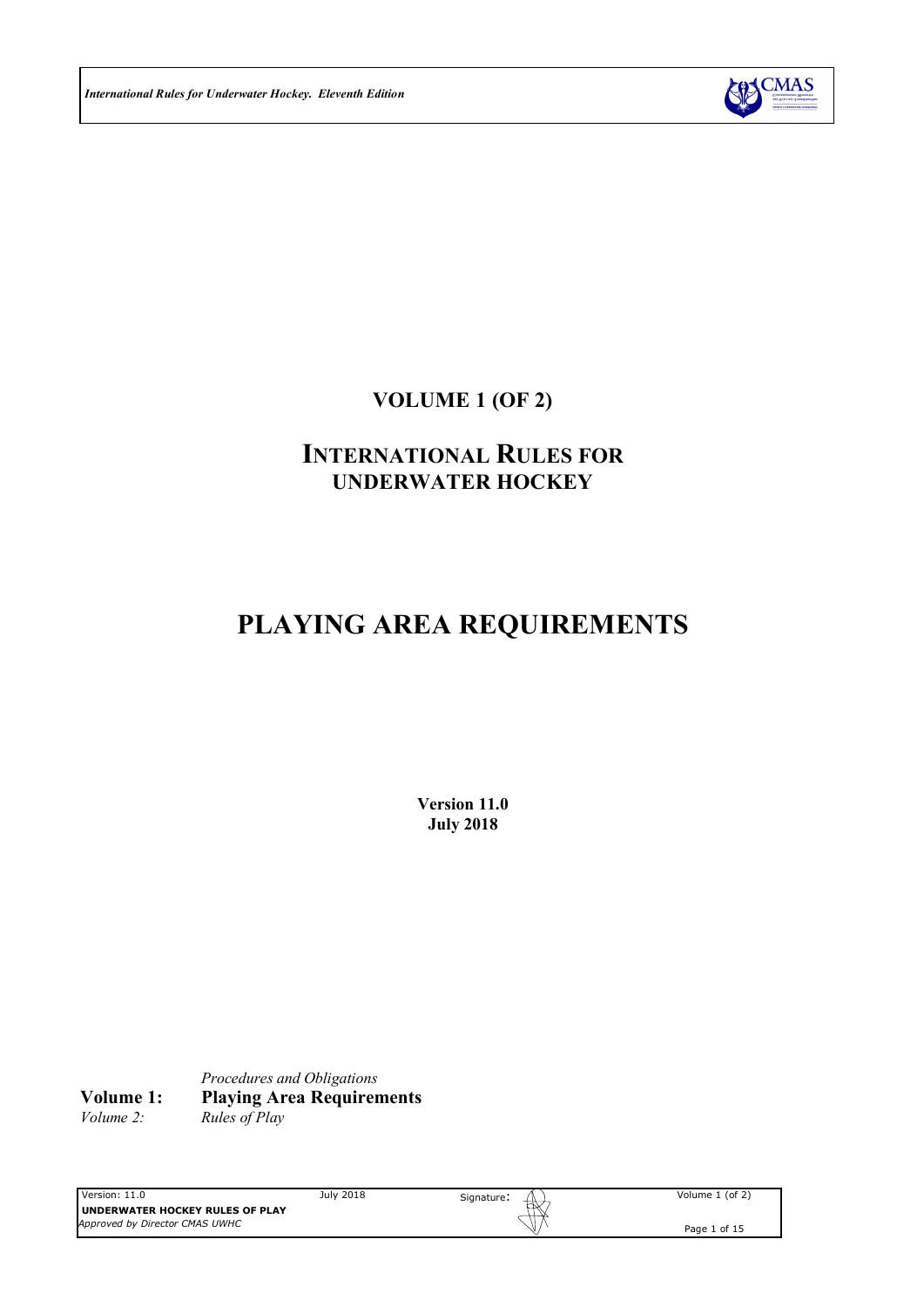

# **REVISION HISTORY**

V9.1 2006 V10.0 March 2010 V11.0 July 2018

# **AMENDMENT HISTORY**

# **Reallocation of Sections within Vol 1, Vol 2 or Procedures and Obligations**

| Section #         | <b>Name</b>                                       | <b>New Section</b>         | Section #               |
|-------------------|---------------------------------------------------|----------------------------|-------------------------|
| 1.0               | Description, Definitions, Age, And<br>Eligibility | Procedures and Obligations |                         |
| 2.0               | Playing area                                      | Volume 1                   | Renumbered<br>section 1 |
| 3.0               | Goals                                             | Volume 1                   | Renumbered<br>section 2 |
| 4.0               | Tournament Play Schedule and Ranking              | Procedures and Obligations |                         |
| 5.2.6 to<br>5.3.2 | Tournament Jury                                   | Procedures and Obligations |                         |
| 6.0               | Ruling Body                                       | Procedures and Obligations |                         |
| 7.0               | <b>Amendment of Rules</b>                         | Procedures and Obligations |                         |
| 8.0               | <b>Federation Rules Directors</b>                 | Procedures and Obligations |                         |
| 9.0               | Reserved                                          | Procedures and Obligations |                         |
| 10.0              | Reserved                                          | Volume 1                   | 10.0                    |
| 11.0              | Team Composition section 11.0                     | Volume 1                   | Renumbered<br>section 3 |
| 12.0              | Officials and their Equipment 12                  | Volume 1                   | Renumbered<br>section 4 |

| <b>Section</b> | <b>Changes 2018</b>                                                 |
|----------------|---------------------------------------------------------------------|
| 3.1.4          | Allowance of up to 4 support staff for all matches                  |
| 3.2.1          | Clarification of bathing suit style                                 |
| 3.2.3          | Adding upper legs for player markings                               |
| 3.3            | Reorganised sections 3.3.1 to 3.3.7 to provide clarification        |
| 3.3.1          | Removal of requirement for protective film on fins and safety glass |
| 3.3.1          | Allowance for Masks of Monolithic design                            |
| 4.5.3          | Clarification of Water Referee equipment                            |
| 4.5.6          | Clarification of puck colour – pink and / or orange                 |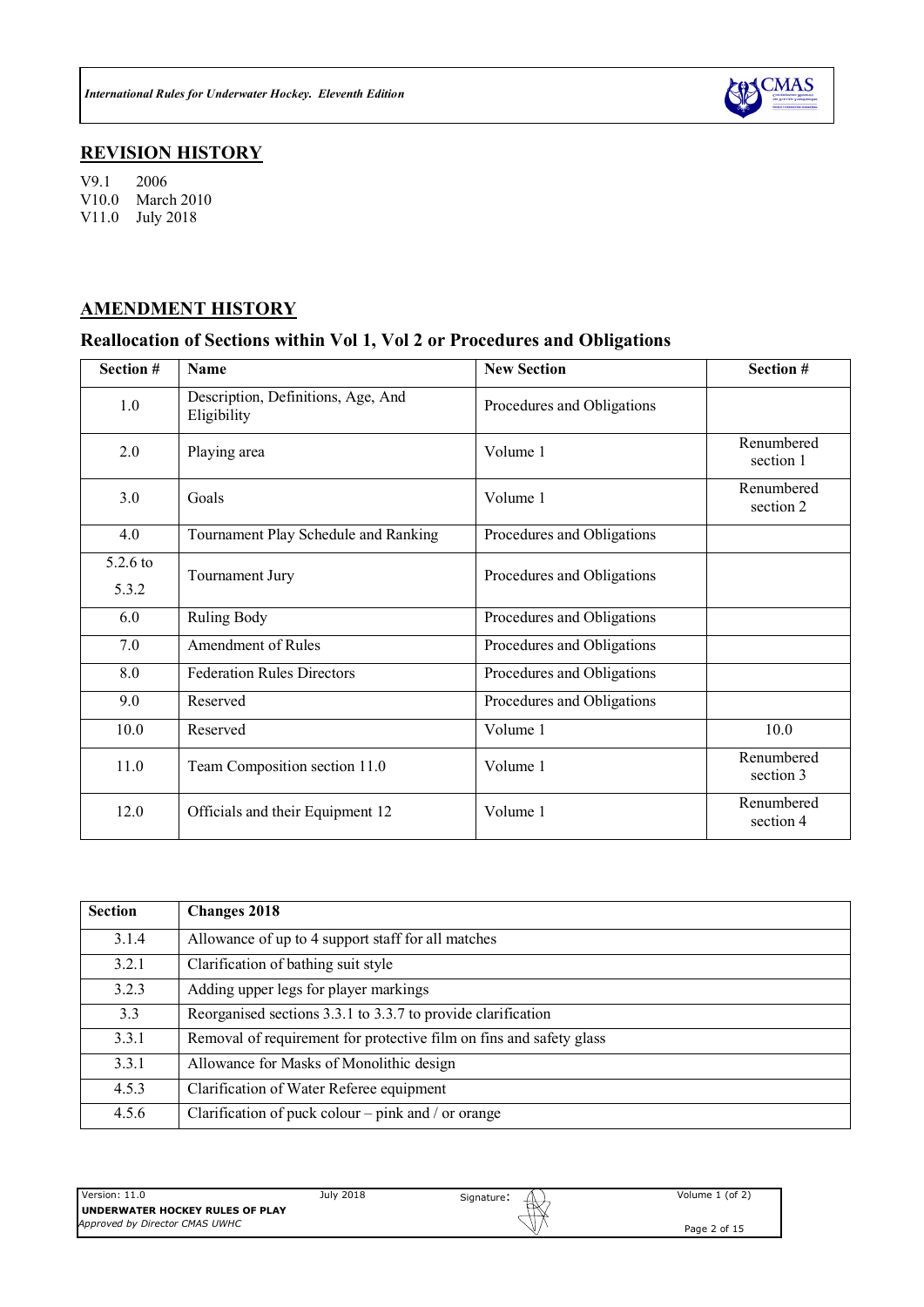

# **TABLE OF CONTENTS**

| 1.0 |                                                                            |  |
|-----|----------------------------------------------------------------------------|--|
|     |                                                                            |  |
| 2.0 |                                                                            |  |
| 3.0 | TEAM COMPOSITION, PLAYER'S EQUIPMENT AND THE STICK, AND IDENTIFICATION  11 |  |
| 3.1 |                                                                            |  |
| 3.2 |                                                                            |  |
| 3.3 |                                                                            |  |
| 4.0 |                                                                            |  |
| 4.1 |                                                                            |  |
| 4.2 |                                                                            |  |
| 4.3 |                                                                            |  |
| 4.4 |                                                                            |  |
| 4.5 |                                                                            |  |
|     |                                                                            |  |

July 2018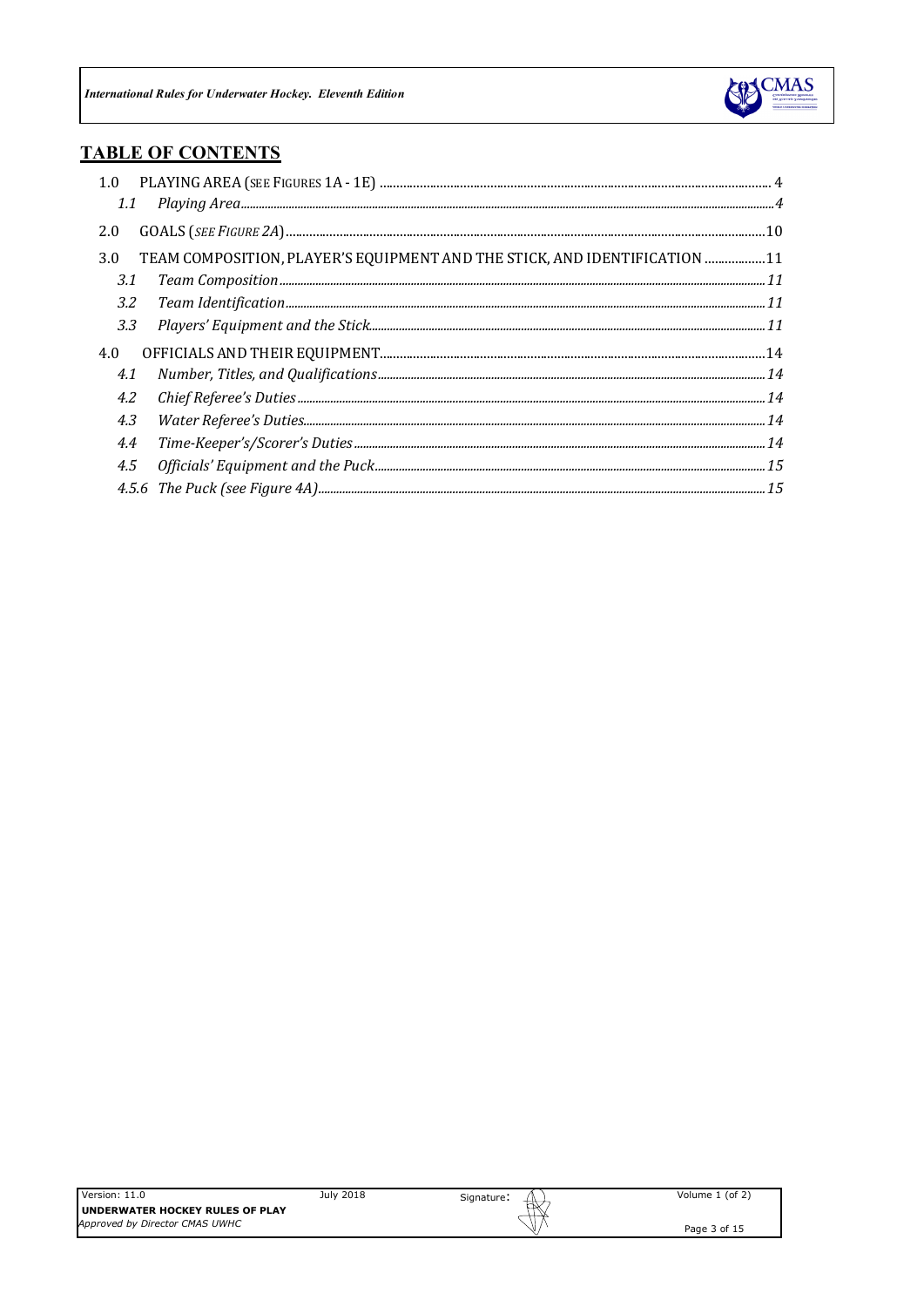

### **1.0 PLAYING AREA (see Figures 2A - 2E)**

#### **1.1 Playing Area**

- 1.1.1 The playing area shall be a swimming pool or part thereof.
- 1.1.2 The playing area shall be 12m-15m wide and 21m-25m long, provided that the minimum playing area is 300 square metres.
- 1.1.3 The pool bottom must be flat or gently sloping with a maximum gradient of 1 to 20.
- 1.1.4 The depth of the water shall be between 2m and 3.65m inclusive, with a  $\pm 10\%$  allowance with the approval of the World Tournament Director. Pools shallower than 2m must be considered "fast and safe" by the World Tournament Director.
- 1.1.5 The end lines must be of a solid nature, i.e. pool walls.
- 1.1.6 A sideline may be either a pool wall, sturdy barrier, or a demarcation line on the pool bottom.
	- 1.1.6.1 The barrier should have a minimum height of 300mm.
	- 1.1.6.2 A floating line will **not** be immediately above a demarcation line on the bottom to mark the sideline on the surface. The floating line must be outside the playing area.
	- 1.1.6.3 The demarcation line belongs to the playing area.
	- 1.1.6.4 For World Championships, sturdy barriers or walls are essential. For Zone for other tournaments, a sturdy barrier or wall is preferred. However, if not possible, a demarcation line is acceptable.
- 1.1.7 At each end of a playing area, centred on the mid-point of the end line, a penalty shot area will be marked by a dotted line on the pool bottom to define a semi-circle with a 6m radius, and a goal area will be marked by a solid line on the pool bottom to define a semi-circle with a 3m radius.
- 1.1.8 A Penalty Spot shall be marked in the middle of a 3m arc.
- 1.1.9 A Centre Spot shall be marked in the geometric centre of the playing area
- 1.1.10 The "corner" is defined as that part of the playing area bounded by the side and end walls (or side and end lines) and a circular arc of 1 metre radius whose centre is at the intersection (or projected intersection in the case of a curved corner) of the side and end walls (or side and end lines). There are four such 'corners' in a single playing area.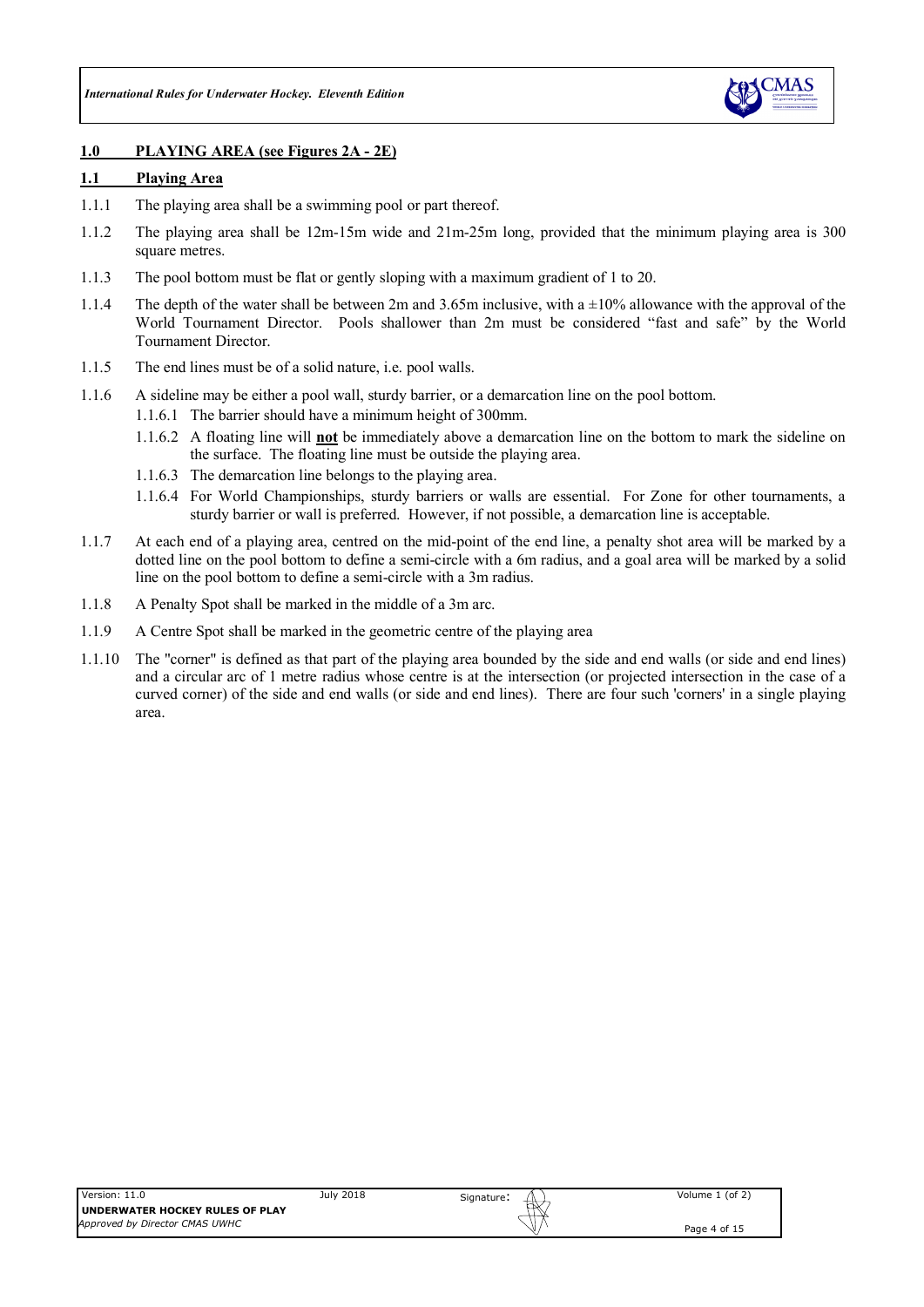

### **FIGURE 1A PLAYING AREA DIMENSIONS**



The depth of the water shall be between 2m and 3.65m, with a  $\pm 10\%$  allowance with the approval of the World Tournament Director. Pools shallower than 2m must be considered "fast and safe" by the World Tournament Director.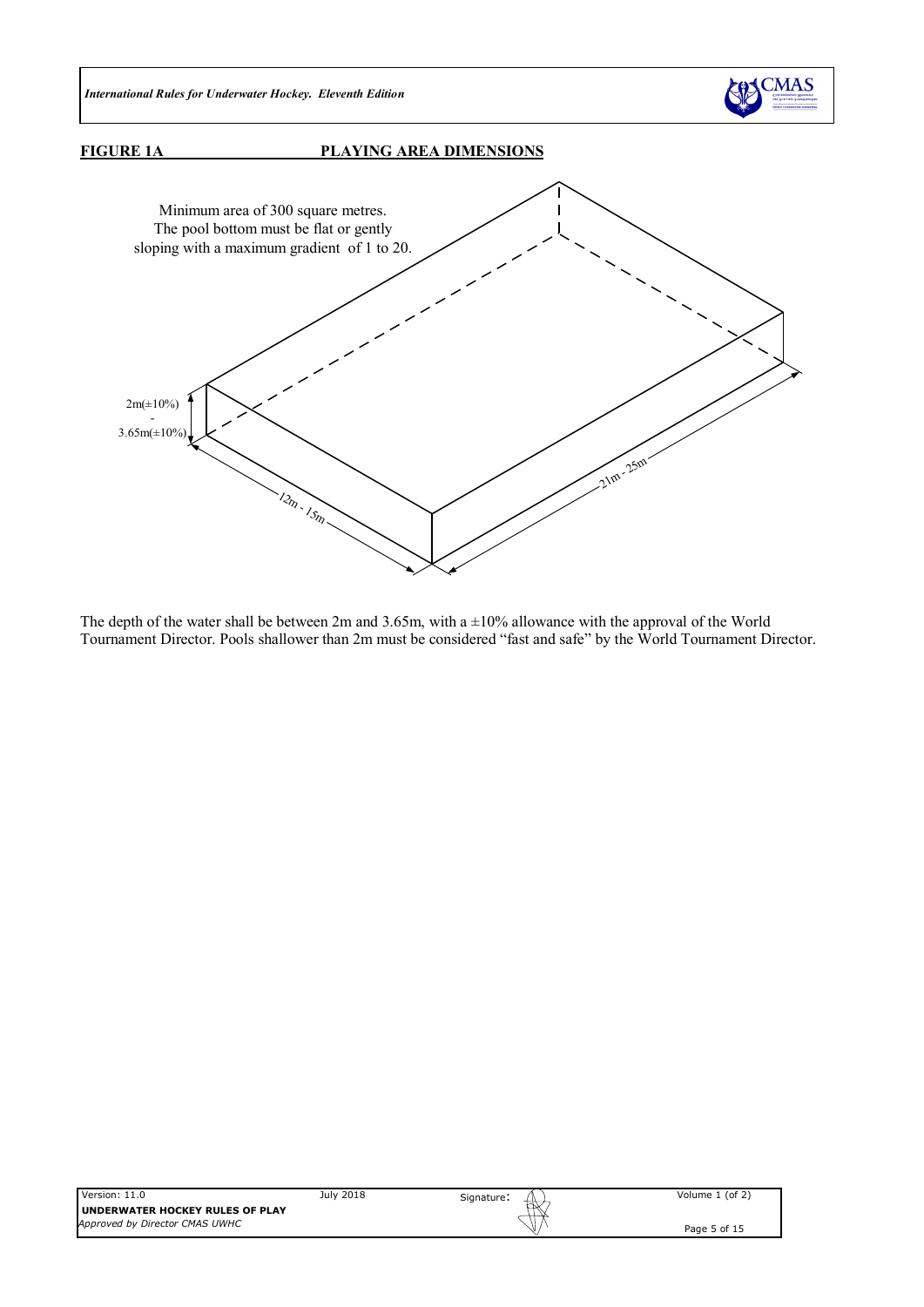

# **FIGURE 1B PLAYING AREA MARKINGS**

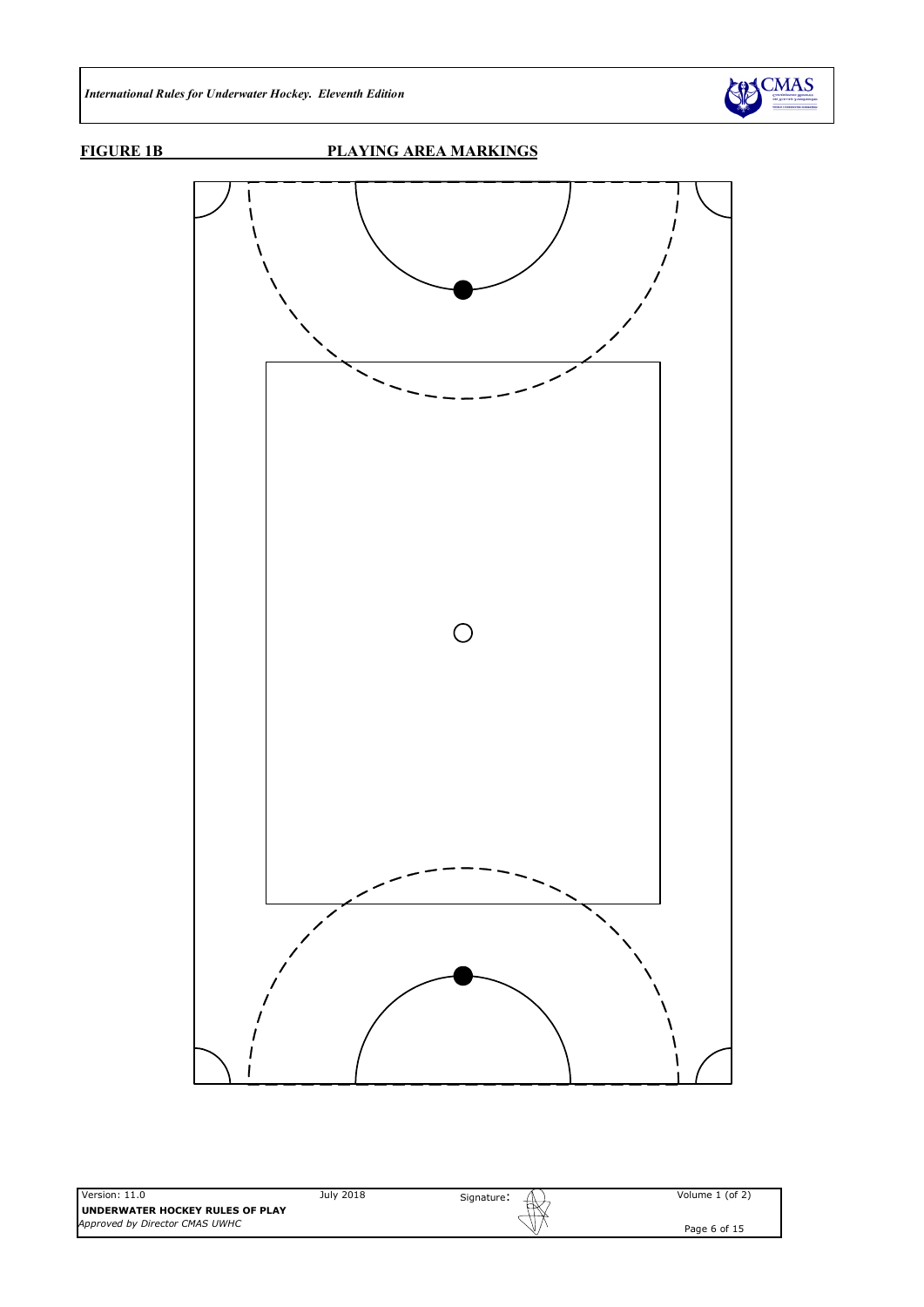

#### **FIGURE 1C PLAYING AREA LAYOUT: DECK SIDE-SUBSTITUTION**

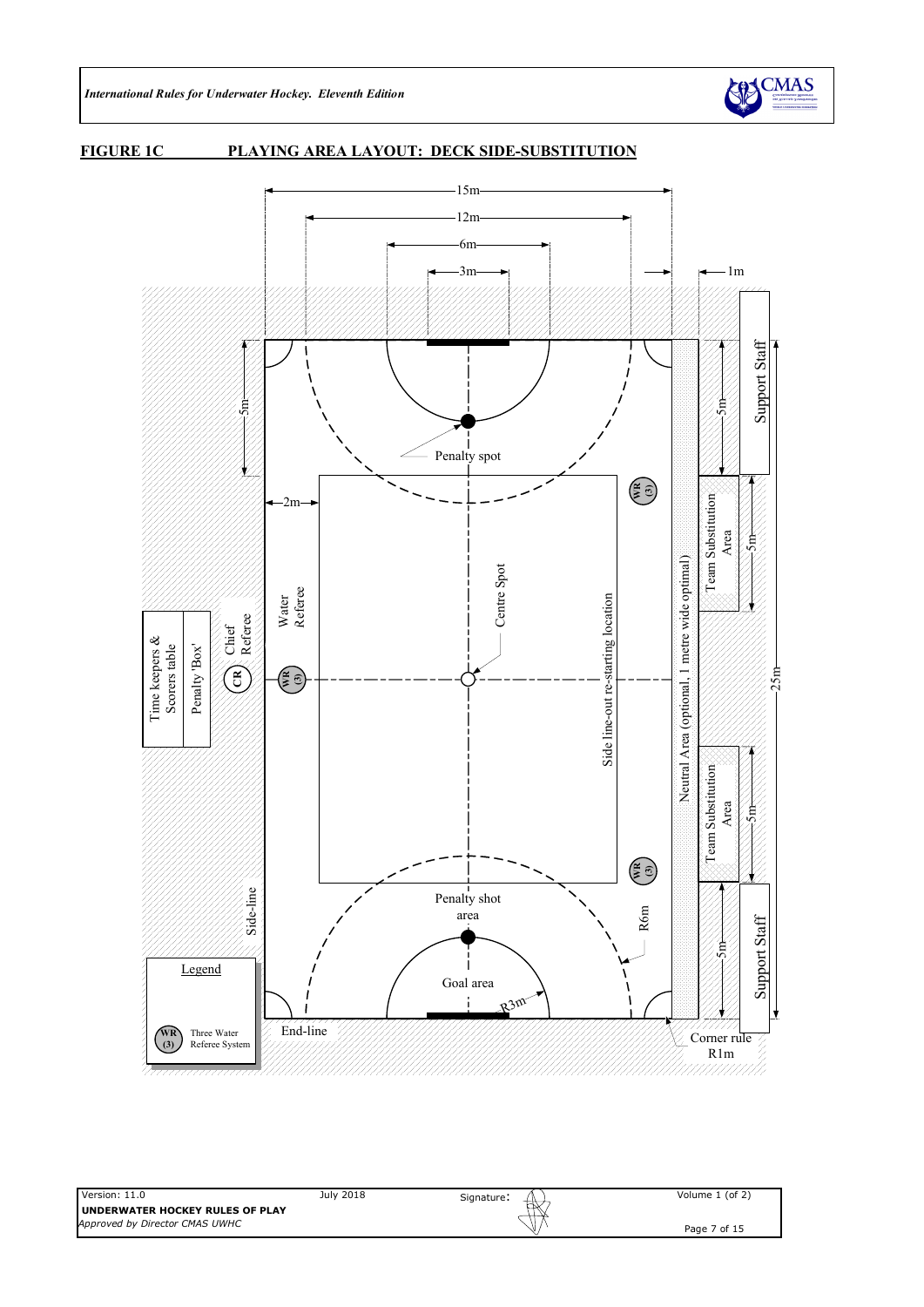

#### **FIGURE 1D PLAYING AREA LAYOUT: IN-WATER SIDE-SUBSTITUTION**

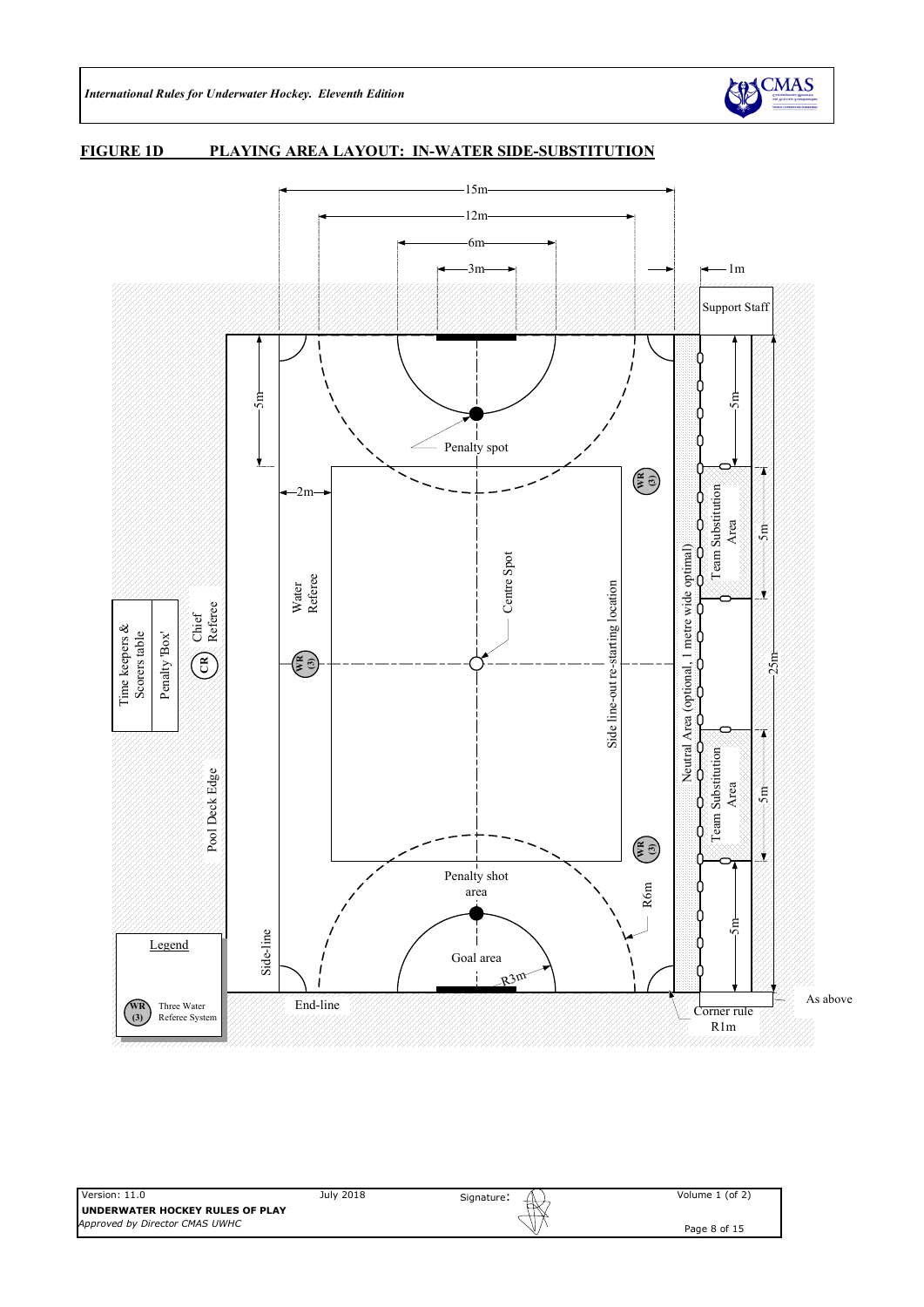

#### **FIGURE 1E PLAYING AREA LAYOUT: END-LINE SUBSTITUTION**

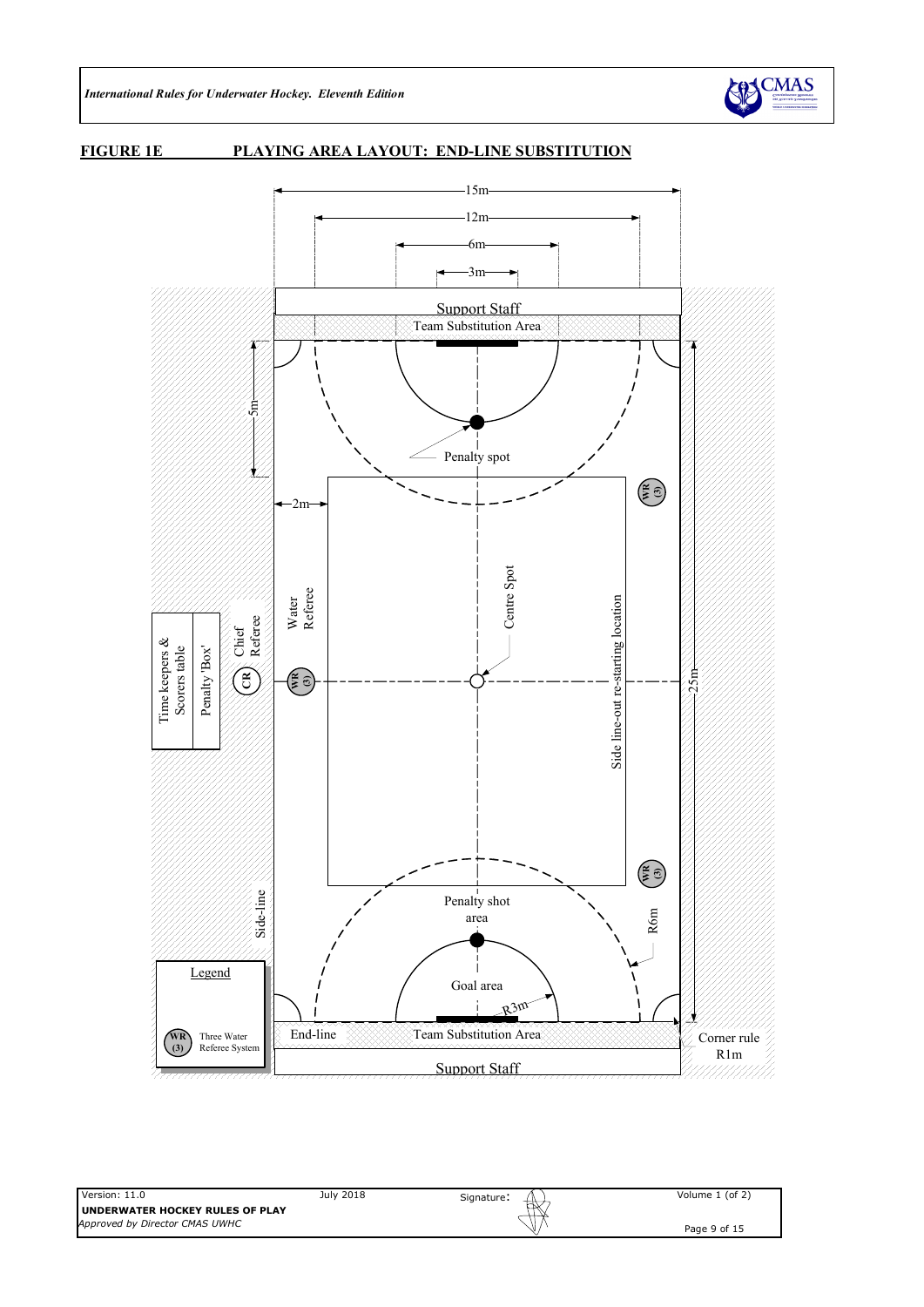

#### **2.0 GOALS (***see Figure 3A***)**

- 2.1 Shall be made of galvanised or stainless steel (of 2mm minimum thickness sheet metal) or similar frames. All sharp edges shall be removed and/or protected.
- 2.2 Open-ended goals will be used.
- 2.3 Shall be 3.36m long, with a trough of 3m, placed in the centre of each end line, and secured in position.
- 2.4 The area behind the anterior lip of the goal is called the trough.
- 2.5 The goal back must have two (2) vertical lines marking the 3m limits of the goal volume.

### **FIGURE 2A THE GOALS**

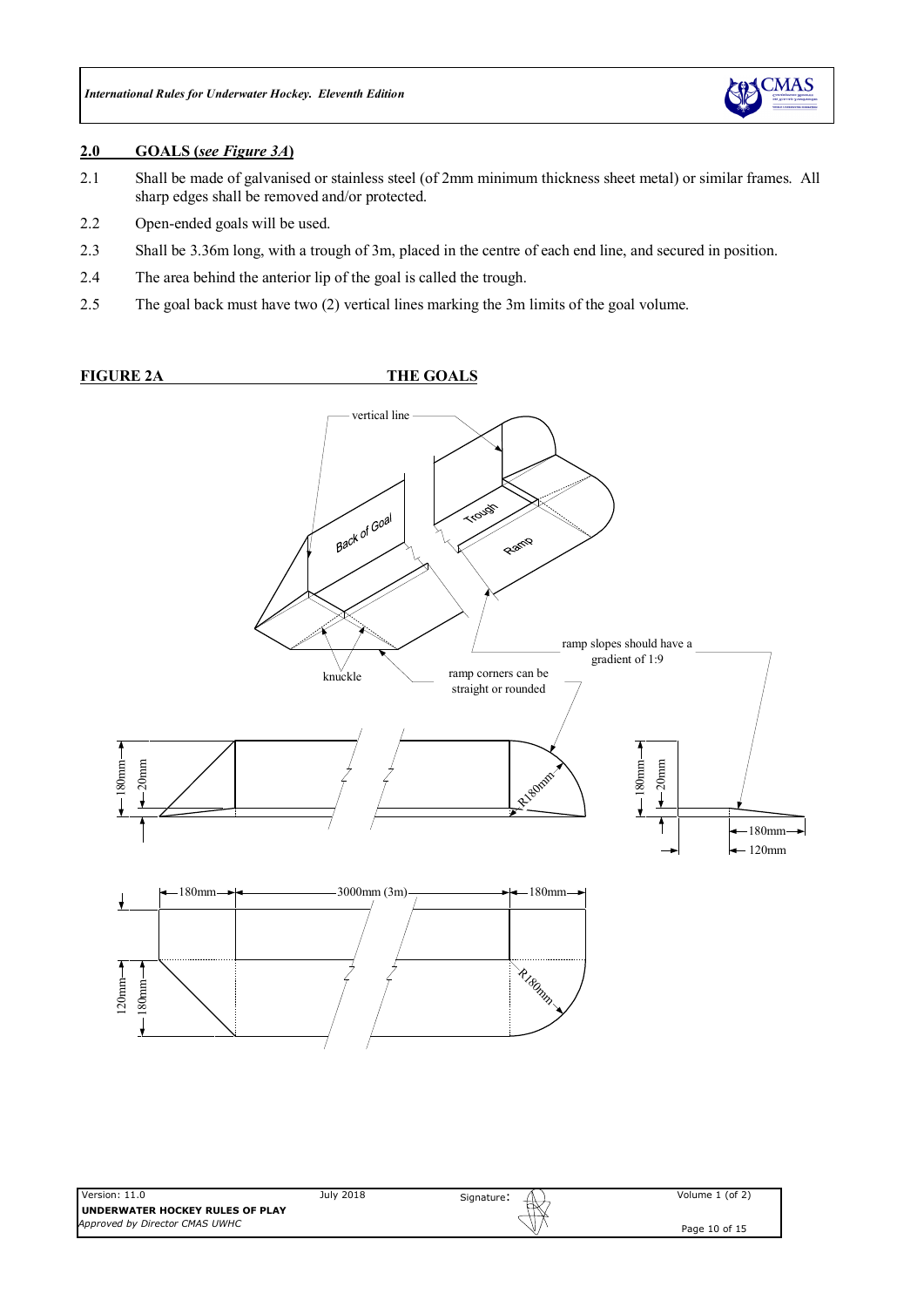

### **3.0 TEAM COMPOSITION, PLAYER'S EQUIPMENT AND THE STICK, AND IDENTIFICATION**

#### **3.1 Team Composition**

- 3.1.1 For an international tournament, a Federation may bring a squad up to twelve (12) players in each division, designated on the day preceding the first match of the tournament. From this number, a team of up to ten (10) members must be declared for any one match within the tournament. These team members are divided into a maximum of six (6) players and (4) substitutes who may be used at any time. The players from the squad not chosen for a particular match are the "reserves".
	- 3.1.1.1 In the case of player coaches, the team may play with less than ten (10) players if the coach decides not to play for the entire match. The Chief Referee must be informed.
- 3.1.2 In the event of an accident or injury to a player resulting in a stoppage of play and assistance of the injured player to the poolside, the appropriate Team Captain must request and obtain the verbal approval of the Chief Referee to use a substitute.
	- 3.1.2.1 In the event of an injury, a reserve may not be used for that match.
	- 3.1.2.2 A player who leaves the playing area and/or deck area due to an injury, having received treatment, may return to the match at the Chief Referee's discretion.
- 3.1.3 In the event of injury or illness that is confirmed by a medical certificate, squad member(s) may be replaced for the duration of the tournament.
- 3.1.4 During play, a team may have up to four (4) support staff for any match/game with a maximum of two in water and two on deck within the respective designated areas. Support staff names must be listed on team roster.
	- 3.1.4.1 Support staff may only be in the area immediately adjacent to the substitution area up to and on the end wall. They may go onto the back wall area during team time outs, at the beginning and end of each timed period.

#### **3.2 Team Identification**

- 3.2.1 All players of a team must wear identical bathing attire of the same design as to colour and pattern, one or two piece suit and/or rash vest and/or shirt), which may have an imprint of their flag or country. Each team must have two sets of identical bathing attire, one light in colour (when the team is using white sticks) and one dark in colour (when the team is using black sticks), and both sets need Tournament Director approval prior to arrival at the competition.
- 3.2.2 All ten (10) players of each team shall wear identification headgear or caps, either black (or dark blue) or white, to match the colour of the sticks the team is using. The headgear or caps must have a unique number(s) between 1 and 14 for each player of the squad.
- 3.2.3 To assist in player identification, players are required to mark their headgear/cap number on both upper arms and both upper legs. Numbers must have a minimum height of 75mm (~3 inches) and be of a contrasting colour to that of the skin.
- 3.2.4 The Captain of each team must wear the letter "C" on each arm above their number. The size of this letter must be identical to the size of the number. In the same manner, the Vice-Captain must wear the letters "VC".

#### **3.3 Players' Equipment and the Stick**

3.3. Each player shall be equipped with a mask, snorkel, mouthguard, cap, stick, glove(s) and fins. In addition they may have elbow / knee guards.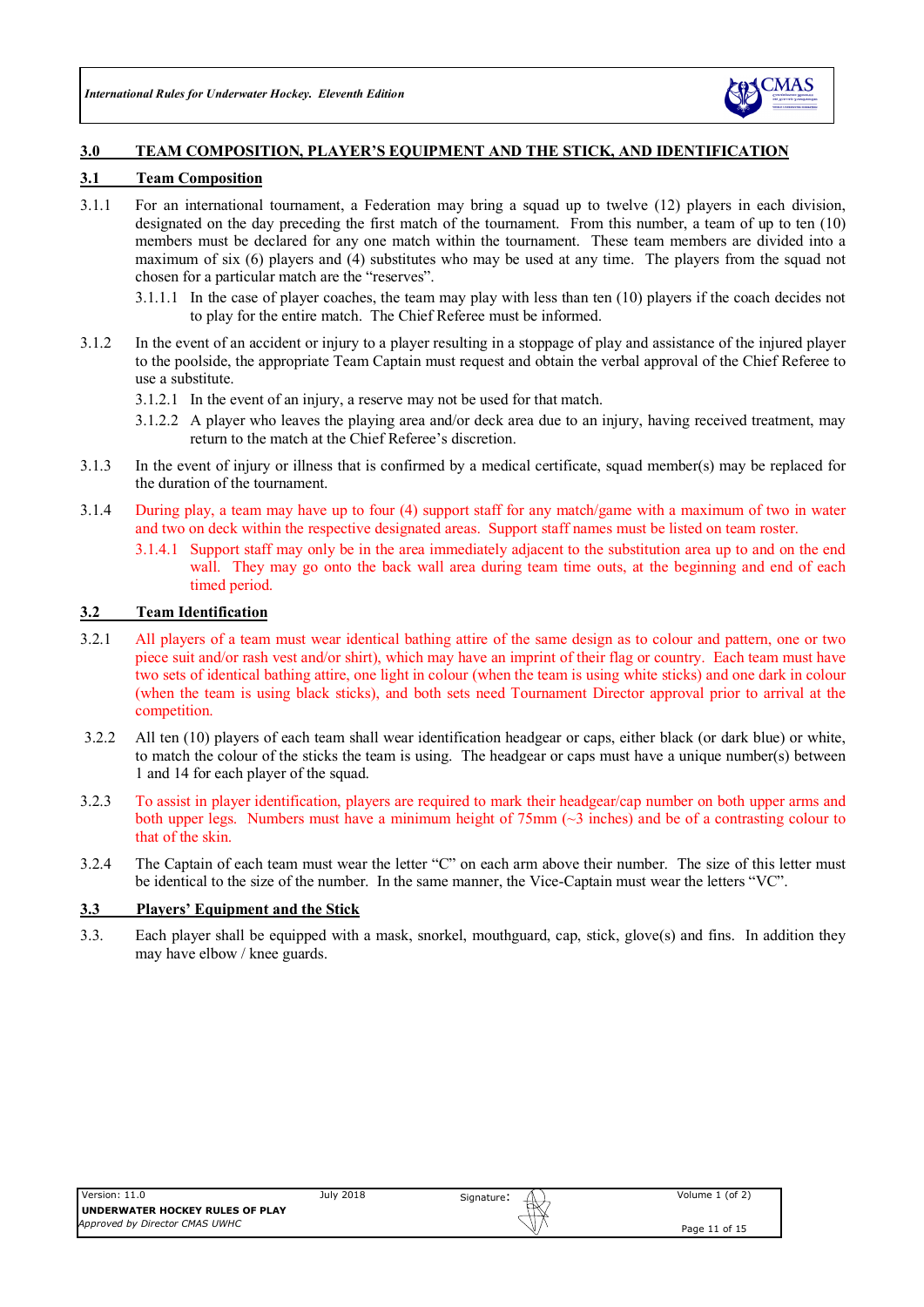

- 3.3.1. The mask must be either a dual lens design mask, a single lens design mask incorporating a centre divider /support in the mask's frame or a plastic monolithic frame design mask. All lenses are to be comprised of shatter resistant safety grade material.
- 3.3.2 Hand protection (e.g. gloves) must not contain rigid or sharp reinforcing material.
- 3.3.3 Gloves used for hand protection may not have webbing between fingers or be of any design that would aid in swimming.
- 3.3.4 Hand protection worn by players (e.g. gloves) must be of a colour that strongly contrasts with the colour of that player's stick and the color of the puck used for the match. This is to avoid confusion if the puck is being controlled by the player's hand. Players may not wear a glove of a colour that could be confused with the Water Referees' gloves being used at any competition, which shall always be bright yellow or orange. Note: For World Championships the puck must be pink and/or orange (Rule 12.5.6.4), so at some World Championships pink may not be allowed as a hand protection colour, at the discretion of the Chief Referee.
- 3.3.5 A non-metal, pliable snorkel and players will wear a device/guard that adequately protects them against injuries to their teeth and gums.
- 3.3.6 Headgear or caps with firm polyethylene or rubber ear protectors must be worn.
- 3.3.7 Protective knee and/or elbow pad(s) may also be worn if required, provided they are constructed of soft materials.
- 3.3.8 Wet suits and/or weight belts may not be worn.
- 3.3.9 The Stick (*see Figure 3A*)
	- 3.3.9.1 Materials: An underwater hockey stick may be produced from wood or plastic or other approved material.
	- 3.3.9.2 Dimensions: The stick must fit wholly in a box with the interior dimensions of 100mm x 350mm x 50mm.
	- 3.3.9.3 Design: The stick must not be capable of surrounding the puck or any part of the hand. The stick may not encapsulate the puck by more than 50% or lock the puck to the stick. The stick may not protrude from the heel of the hand by more than 25mm. The minimum corner radius around the perimeter edge of the entire stick is 10mm (*see figure 3A*).
	- 3.3.9.4 Safety: The Stick must be considered safe. It must be structurally sound and edges where surfaces intersect must be rounded such that they cannot cause harm. If the Chief Referee or Water Referee determines that the stick may cause harm, the stick may be removed from play for that match.
	- 3.3.9.5 Colour: The stick must be uniformly black or white. However, it may have discreet markings in a contrasting colour for identification purposes. If the Chief Referee or Water Referee determines that the markings could create confusion as to the colour of the stick, the stick may be removed from play for that match.
	- 3.3.9.6 The stick may be secured to the playing hand in a manner that cannot cause harm or interfere with the puck.
	- 3.3.9.7 The "playing area" of the stick is that area not covered by the protected hand and forward of the thumb and index finger where they rest on the stick. The puck may not be played with the portion of the stick that may protrude from the heel of the protected hand.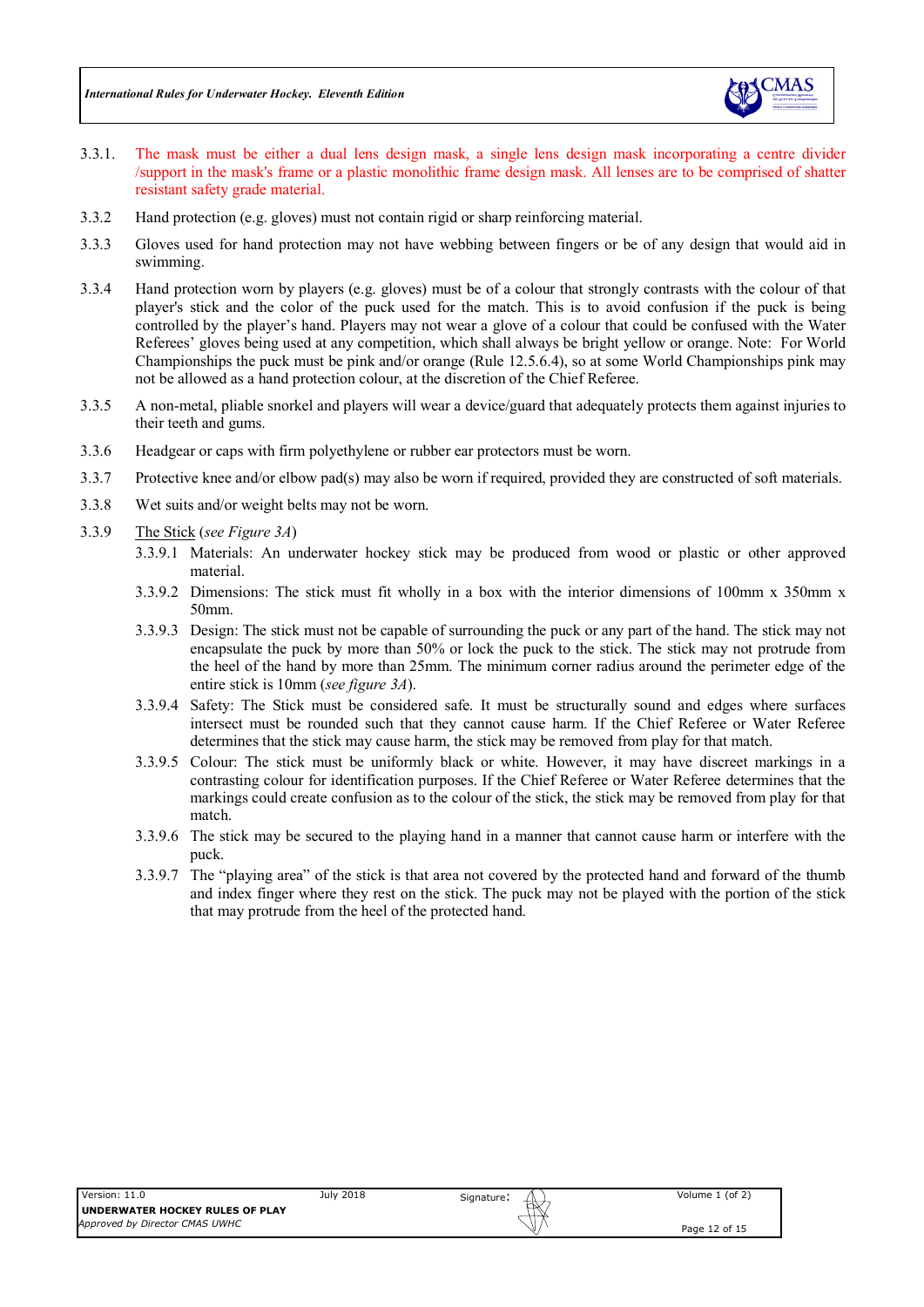

**FIGURE 3A THE STICK**



*(drawing not to scale)*

- The stick must fit in a box 100mm x 350mm x 50mm.
- Minimum corner radius around the perimeter edge of the entire stick is as per figure 3A.
- Edges where surfaces intersect must be rounded.
- The stick must be uniformly black or white.
- The stick may be of any shape or design within the minimum and maximum dimensions given. The illustration is only a guide. Knob(s) on stick is/are allowed.

The stick must not be capable of surrounding the puck or any part of hand, nor encapsulating the puck by more than 50%, or locking the puck to the stick.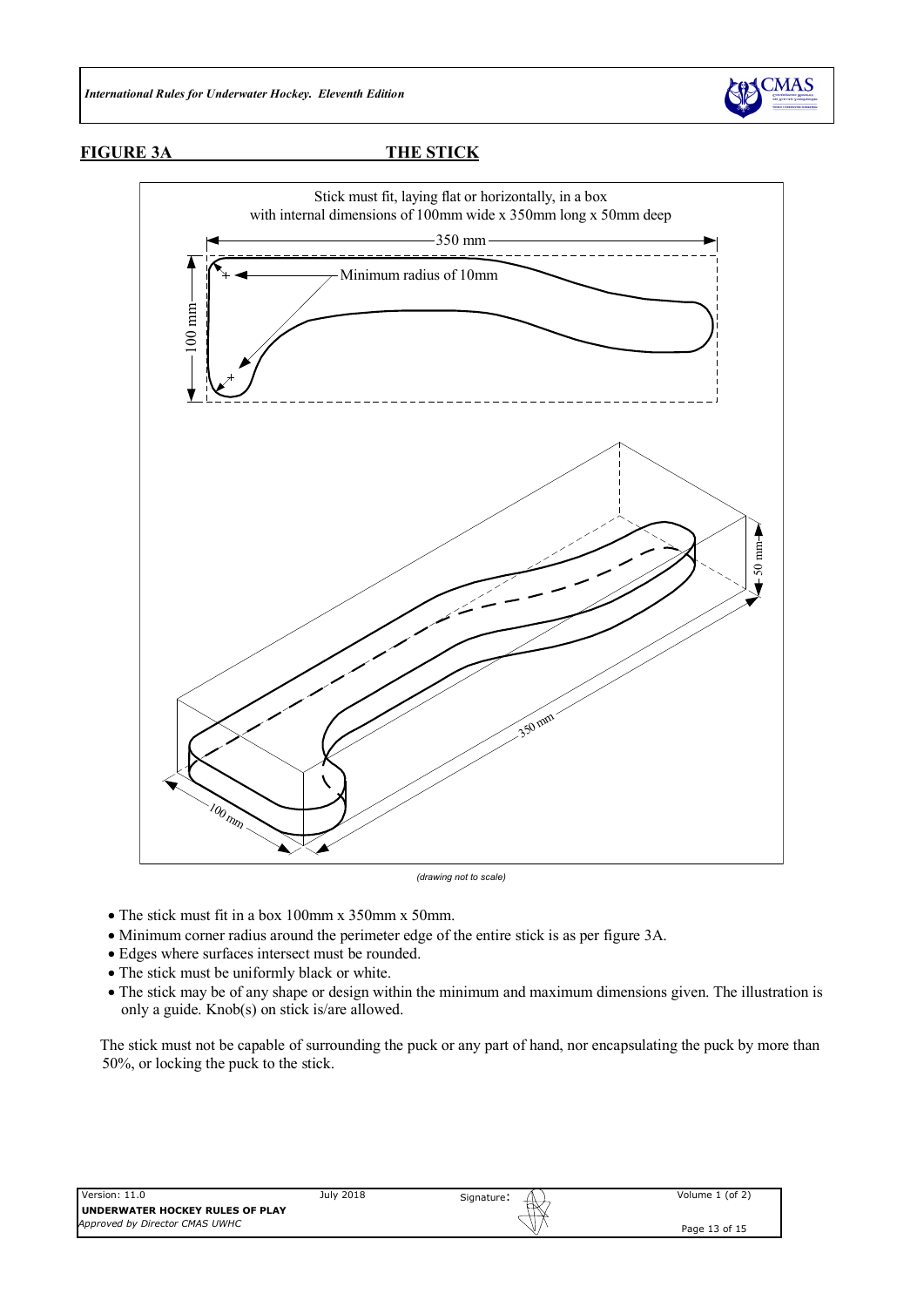

### **4.0 OFFICIALS AND THEIR EQUIPMENT.**

#### **4.1 Number, Titles, and Qualifications**

- 4.1.1 The Officials who shall control an Underwater Hockey Match are: one Chief Referee, three (preferred) or two Water Referees, Timekeeper(s)/Scorer(s), and other Officials as appointed by the Chief Referee.
- 4.1.2 The Chief Referee and Water Referees shall be qualified International Referees, appointed by the Federation underwater authority and registered with the CMAS Underwater Hockey Commission.
- 4.1.3 Timekeeper(s)/Score(s) shall be qualified Federation referees.

### **4.2 Chief Referee's Duties**

- 4.2.1 The Chief Referee's duties are conducted from a position on the poolside where an uninterrupted view of the playing area can be obtained.
- 4.2.2 The Chief Referee is responsible for:
	- 4.2.2.1 All aspects and overall conduct of the match.
	- 4.2.2.2 Instructing the opposing teams of any special requirements of the match.
	- 4.2.2.3 Signaling the starting and stopping of play in accordance with rules 15.1 and 15.3.
	- 4.2.2.4 Observing any rule infringement which might only be visible from above the water and awarding appropriate penalties to offenders.
	- 4.2.2.5 Stopping and re-starting play as a result of time suspensions or time-outs.
	- 4.2.2.6 Determining that substitutions are made correctly.
	- 4.2.2.7 Authorising (or delegating another suitably qualified official to authorise) penalised players to re-enter water when advised by the Timekeeper(s)/Scorer(s).
		- 4.2.2.7.1 Applying *Rule 17.3.1.2.3* if the completion of the timed penalty occurs while play is stopped.
	- 4.2.2.8 Appointment of appropriately qualified referees to inspect all players' personal and team's equipment prior to the match.

#### **4.3 Water Referee's Duties**

- 4.3.1 Water Referees conduct their duties from the water.
- 4.3.2 Water Referees are jointly responsible for:
	- 4.3.2.1 Enforcing the rules at all times.
	- 4.3.2.2 Signaling the Chief Referee to stop play when a goal is scored.
	- 4.3.2.3 Signaling the Chief Referee to stop play should any infringements occur.
	- 4.3.2.4 Awarding appropriate penalties for rule infringements.
	- 4.3.2.5 Ensuring the puck is placed in the correct position and indicating the match is ready to be re-started to the Chief Referee.
	- 4.3.2.6 Ensuring that the goal frames are aligned in their correct position at all times.
	- 4.3.2.7 Signaling the Chief Referee to stop the match by showing the 'stop play' signal should an accident or injury occur and immediately assisting the injured player to the poolside.

#### **4.4 Time-Keeper's/Scorer's Duties**

- 4.4.1 The duties of the Timekeeper/Scorer can be performed by one or more persons and shall be carried out from a position adjacent to the Chief Referee.
- 4.4.2 The responsibilities of the Timekeeper(s)/Scorer(s) are:
	- 4.4.2.1 Timing all play and indicating the completion of each time period to the Chief Referee.
	- 4.4.2.2 Timing players sent out of the water for one (1), two (2) or five (5) minute time penalties, and indicating to the Chief Referee (or the Chief Referee's designated official) when players may re-enter the water.
	- 4.4.2.3 Stopping the timing of the time period at the request of the Chief Referee in the event of a serious injury, the need to confer with the other Referees, or other special circumstances.
	- 4.4.2.4 Ensuring all goals are displayed and announced immediately after they have been scored.
	- 4.4.2.5 Announcing the final score at the end of the match, once the details of the match have been verified and countersigned by the Referees.

| Version: 11.0                          | July 2018 | Signature:<br>₩ | Volume 1 (of 2) |
|----------------------------------------|-----------|-----------------|-----------------|
| <b>UNDERWATER HOCKEY RULES OF PLAY</b> |           |                 |                 |
| Approved by Director CMAS UWHC         |           |                 | Page 14 of 15   |